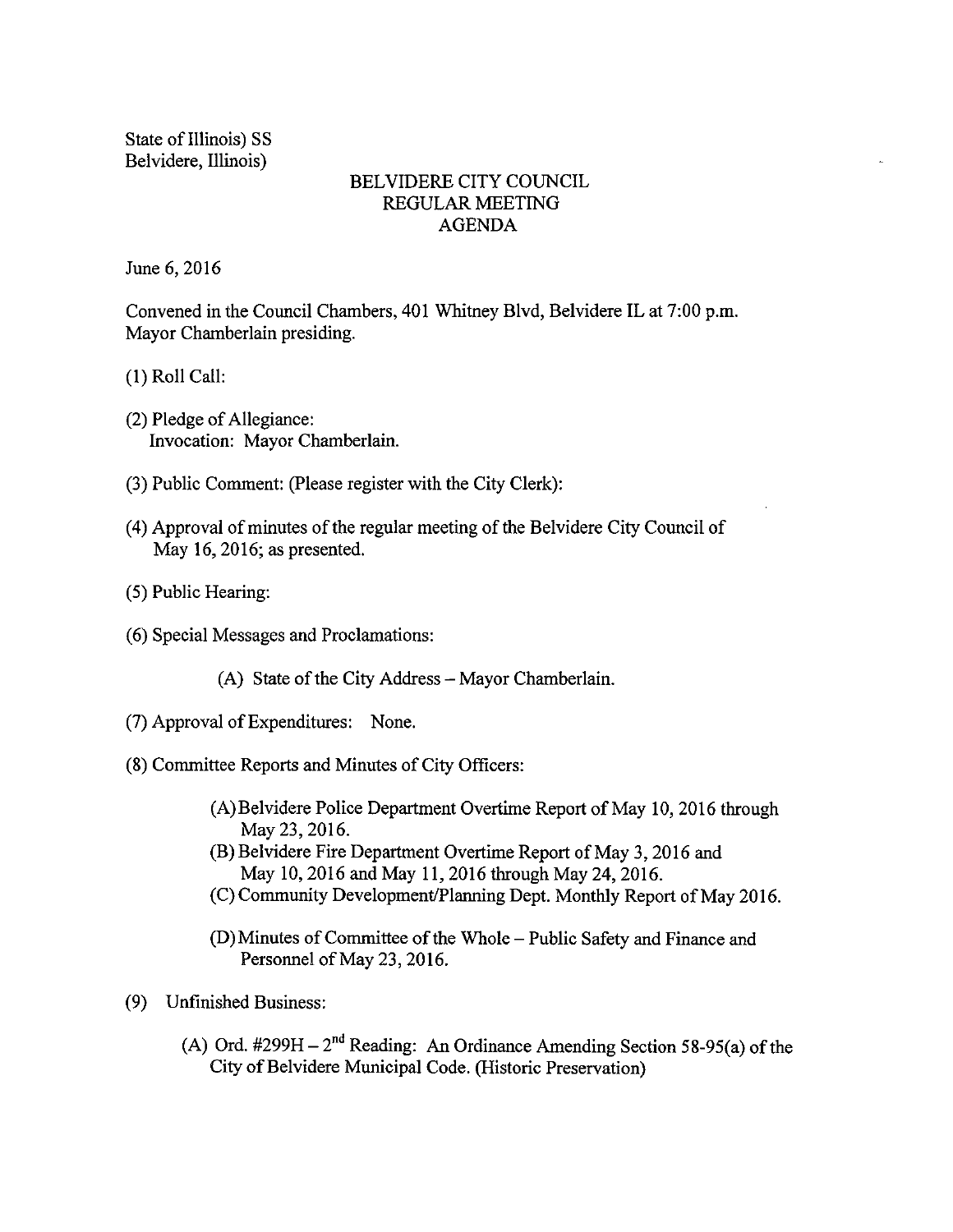#### 10) New Business:

- $(A)$ Ord. #300H 1<sup>st</sup> Reading: An Ordinance Amending Sections 110-198 and 110-224 of the City of Belvidere Municipal Code.
- (B) Res. #2042-2016: A Resolution in Opposition to the Proposed Great Lakes Basin Railway Route through Boone County, Illinois.

Motions forwarded from Committee of the Whole – Public Safety and Finance and Personnel of May 23, 2016. Motions—Chairman Crawford:

- A) Motion to approve the purchase of a 2017 Ford Explorer for the fire department.
- (B) Motion to approve the reappointment of Ed Gonzalez to the Fire and Police Commission.
- C) Motion to approve Option 2 Two-Way Traffic with angle parking on one side and parallel parking on the other side (21 stalls) on Menomonie Street from Main to Webster at a cost not to exceed \$11,609. This work will be completed by the Public Works department.
- D) Motion to approve the low bid from Precision Pavement Markings in the amount of \$37,881 for the 2016 MFT Pain Striping Project, subject to IDOT approval. This work will be paid for from MFT Funds.
- E) Motion to approve the reappointment of David Kummerow to the Historic Preservation Commission.
- F) Motion to waive the two-week layover for Ord. #300H.
- (G) Ord.  $\text{\#300H} 2^{\text{nd}}$  Reading: An Ordinance Amending Sections 110-198 and 110-224 of the City of Belvidere Municipal Code.
- 11) Adjournment: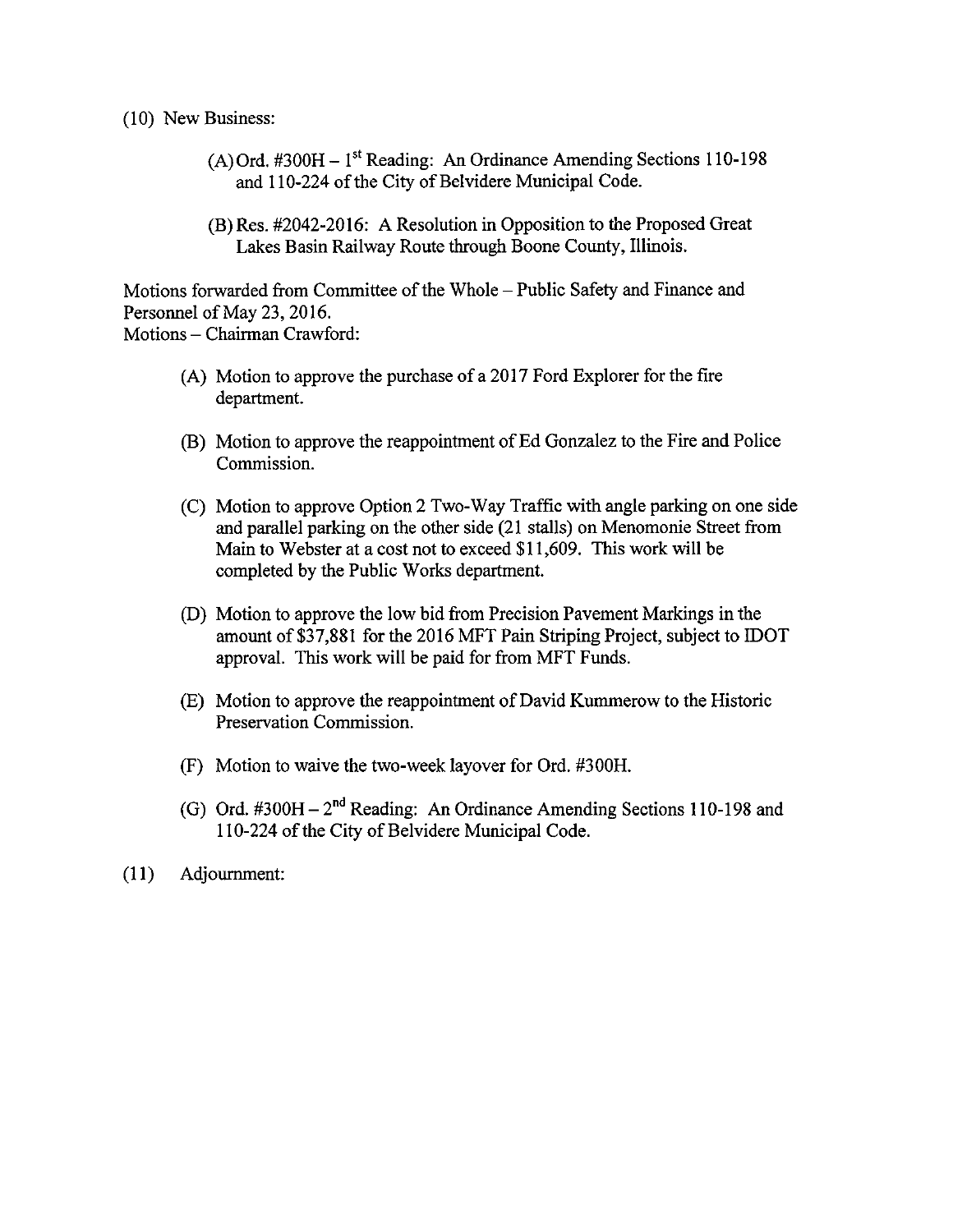State of Illinois SS Belvidere, Illinois

#### Belvidere City Council Regular Session **Minutes**

Date: May 16, 2016

Convened in the Belvidere City Council Chambers, 401 Whitney Blvd, Belvidere Illinois at 7 p.m.

Mayor Chamberlain presiding:

1) Roll Call: Present: D. Arevalo, J. Sanders, G. Crawford, W. Frank, C. Morris, T. Ratcliffe, M. Sanderson, D. Snow and C. Stevens. Absent: R. Brooks.

Other staff members in attendance: Budget and Finance Director Becky Tobin, Zoning Inspector Cara Whetsel, Public Works Director Brent Anderson, Treasurer Brereton, Community Development Planner Gina DelRose, Fire Chief Hyser, Police Chief Noble, City Attorney Drella and City Clerk Arco.

- 2) Pledge of Allegiance: Invocation: Mayor Chamberlain:
- 3) Public Comment:
- 4) Approval of Minutes:
	- A)Approval of minutes of the regular meeting of the Belvidere City Council of May 2, 2016; as presented.

Motion by Ald. Arevalo, 2<sup>nd</sup> by Ald. Sanders to approve the minutes of the regular meeting of the Belvidere City Council of May 2, 2016. Roll Call Vote: 9/0 in favor. Ayes: Arevalo, Sanders, Crawford, Frank, Morris, Ratcliffe, Sanderson, Snow and Stevens. Nays: None. Motion carried.

- 5) Public Hearing: None.
- 6) Special Messages and Proclamations:
	- A) Mayor Chamberlain presented a Motorcycle Awareness Proclamation to Marion Elvin.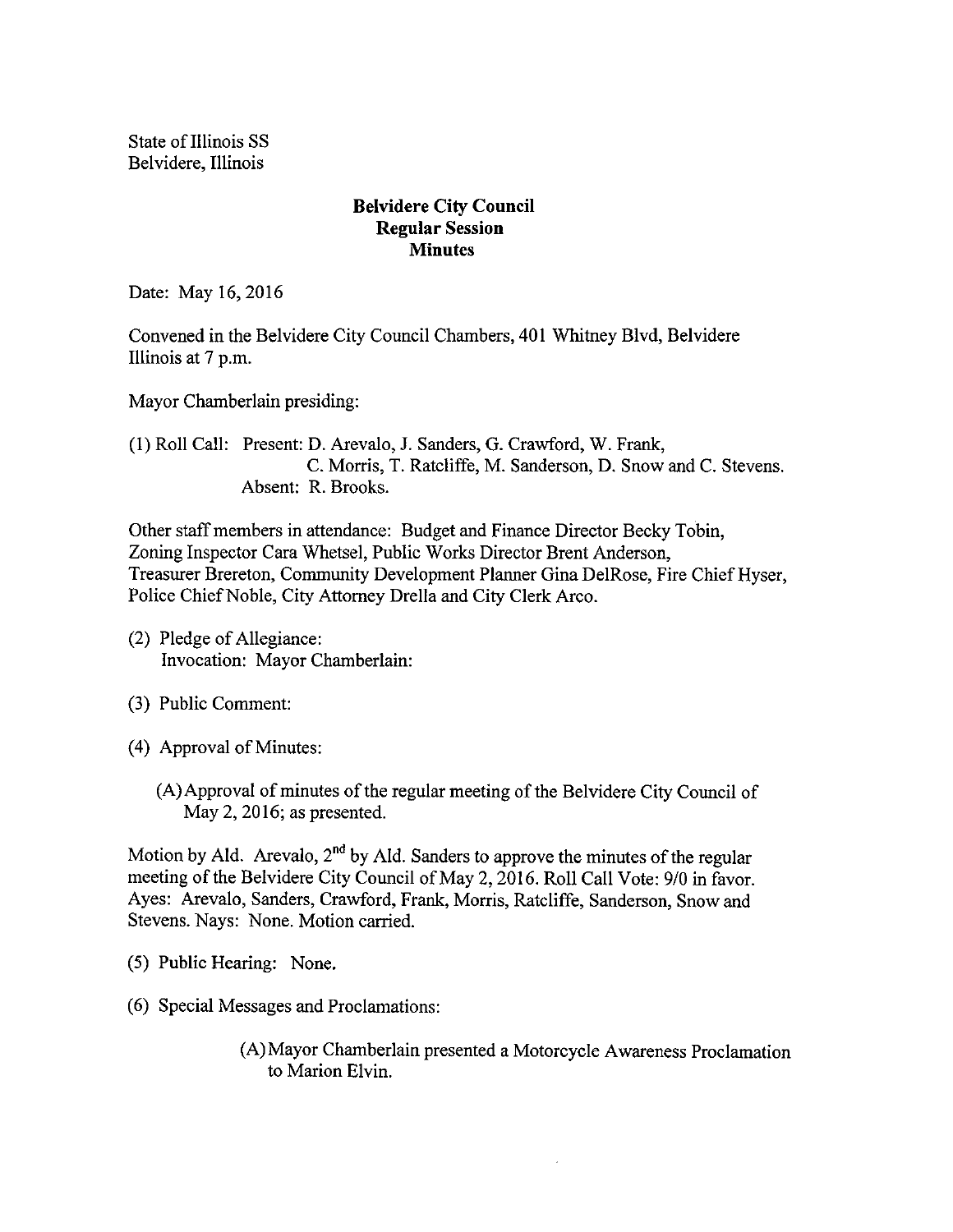#### (B) Mayor Chamberlain asked if there was interest in discussing the Great Lake Basin Railroad, if so will be put on <sup>a</sup> future agenda.

(7) Approval of Expenditures: General & Special Fund Expenditures:  $$1,383,005.29$ Water & Sewer Fund Expenditures: \$ 622,937.02

Motion by Ald. Frank,  $2<sup>nd</sup>$  by Ald. Arevalo to approve the General and Special Fund Expenditures in the amount of \$1,383,005.29. Roll Call Vote: 9/0 in favor. Ayes: Sanders, Crawford, Frank, Morris, Ratcliffe, Sanderson, Snow, Stevens and Arevalo. Nays: None. Motion carried.

Motion by Ald. Frank,  $2<sup>nd</sup>$  by Ald. Arevalo to approve the Water and Sewer Fund Expenditures in the amount of \$622,937.02. Roll Call Vote: 9/0 in favor. Ayes: Crawford, Frank, Morris, Ratcliffe, Sanderson, Snow, Stevens, Arevalo and Sanders. Nays: None. Motion carried.

8) Committee Reports & Minutes of City Officers:

- (A) Belvidere Police Department Overtime Report of April 26, 2016 through April 30, 2016.
- B) Belvidere Police Department Overtime Report of May 1, 2016 through May 9, 2016.
- (C) Belvidere Fire Department Overtime Report of April 27, 2016 through April 30, 2016.
- D) Belvidere Fire Department Overtime Report of May 1, 2016 through May 10, 2016.
- (E) Monthly Treasurer's Report for April 2016.
- F) Monthly General Fund Report for April 2016.
- (G) Monthly Water/Sewer Fund Report for April 2016.
- H) Community Development and Planning Department Report for April 2016.
- I) Building Department Revenue Report for April 2016.

Let the record show these reports were read and placed on filed.

J) Minutes of Committee of the Whole - Building, Planning and Zoning and Public Works of May 9, 2016.

Motion by Ald. Crawford, 2<sup>nd</sup> by Ald. Snow to approve the minutes of Committee of the Whole - Building, Planning and Zoning and Public Works of May 9, 2016— including adding the absence of Mayor Chamberlain at that meeting. Roll Call Vote: 9/0 in favor. Ayes: Frank, Morris, Ratcliffe, Sanderson, Snow, Stevens, Arevalo, Sanders and Crawford. Nays: None. Motion carried.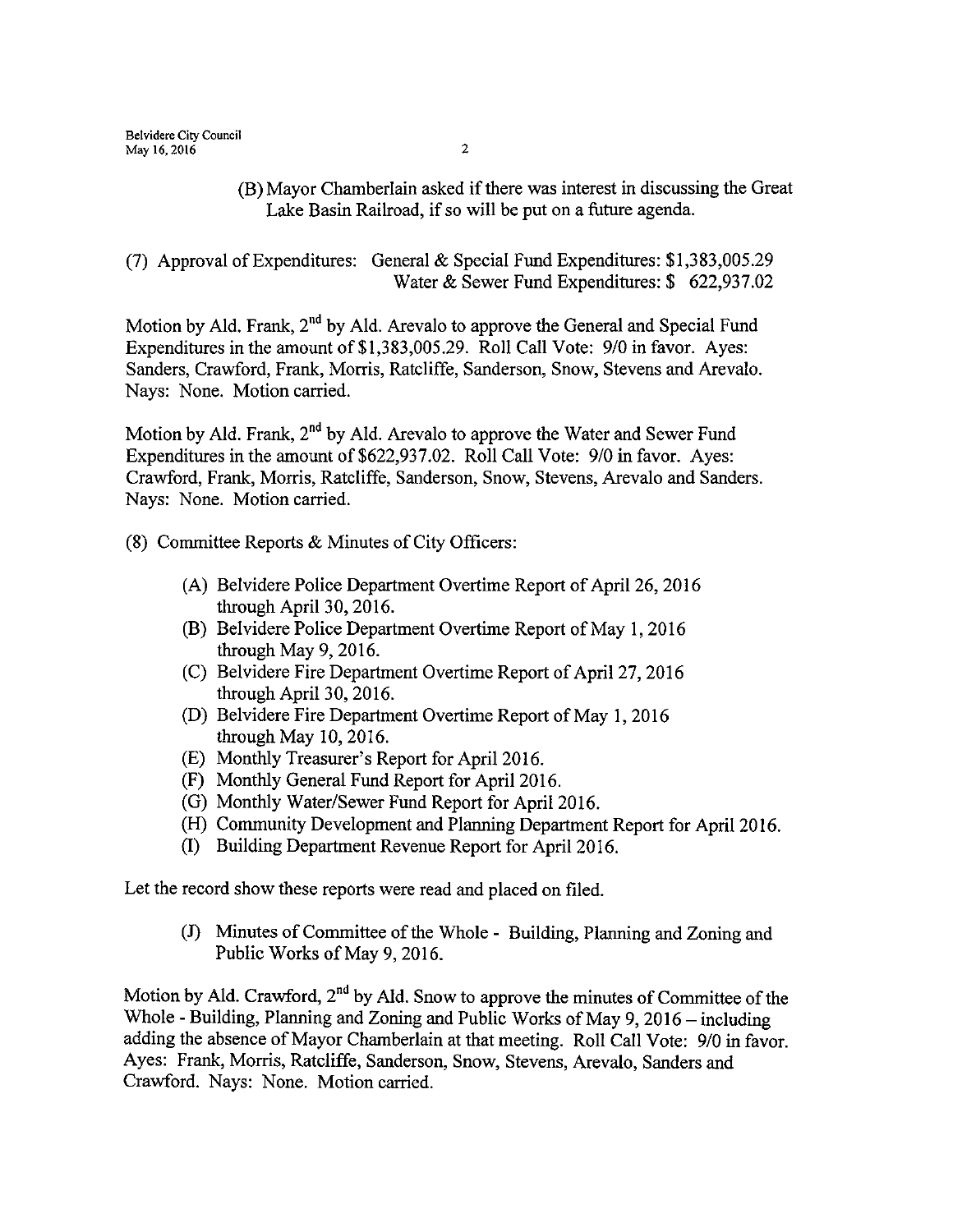- 9) Unfinished Business: None.
- 10) New Business:
	- (A) Ord. #299H  $1<sup>st</sup>$  Reading: An Ordinance Amending Section 58-95 (a) of the City of Belvidere Municipal Code. ( Historic Preservation).

Let the record show Ord. #299H was placed on file for first reading.

Motions forwarded from Committee of the Whole, Building, Planning and Zoning and Public Works of May 9, 2016.

- $(A)$ Motion to approve the reappointment of Art Hyland and Ken Redeker to the Planning and Zoning Commission. Roll Call Vote: 9/0 in favor. Ayes: Morris, Ratcliffe, Sanderson, Snow, Stevens, Arevalo, Sanders, Crawford and Frank. Nays: None. Motion carried.
- $(B)$  Motion by Ald. Snow, 2<sup>nd</sup> by Ald. Crawford to waive the bidding process for GPS device. Roll Call Vote: 9/0 in favor. Ayes: Ratcliffe, Sanderson, Snow, Stevens, Arevalo, Sanders, Crawford, Frank and Morris. Nays: None. Motion carried.
- C) Motion to approve the proposal from Cloudpoint Geographics in the amount of\$ 19, 192 for the purchase of a Trimble Geo 7 GPS device. This equipment will be paid for from the Water and Sewer line item #61-1750. Roll Call Vote: 9/0 in favor. Ayes: Sanderson, Snow, Stevens, Arevalo, Sanders, Crawford, Frank, Morris and Ratcliffe. Nays: None. Motion carried.
- D) Motion by Ald. Snow,  $2<sup>nd</sup>$  by Ald. Crawford to waive the bidding process for Well #8 SCADA upgrade. Roll Call Vote: 9/0 in favor. Ayes: Snow, Stevens, Arevalo, Sanders, Crawford, Frank, Morris, Ratcliffe and Sanderson. Nays: None. Motion carried.
- E) Motion to approve the proposal from TRI-R Systems including Option# <sup>1</sup> in the amount of \$20,600 for the Well #8 SCADA Upgrade. This work will be paid for from the Water Depreciation Account. Roll Call Vote: 9/0 in favor. Ayes: Stevens, Arevalo, Sanders, Crawford, Frank, Morris, Ratcliffe, Sanderson and Snow. Nays: None. Motion carried.
- F) Motion to approve the carryover of unused vacation/holiday time for FY16 and use in FY17 for Officer Coduto and Deputy Chief Woody. Roll Call Vote: 9/0 in favor. Ayes: Arevalo, Sanders, Crawford, Frank, Morris, Ratcliffe, Sanderson, Snow and Stevens. Nays: None. Motion carried.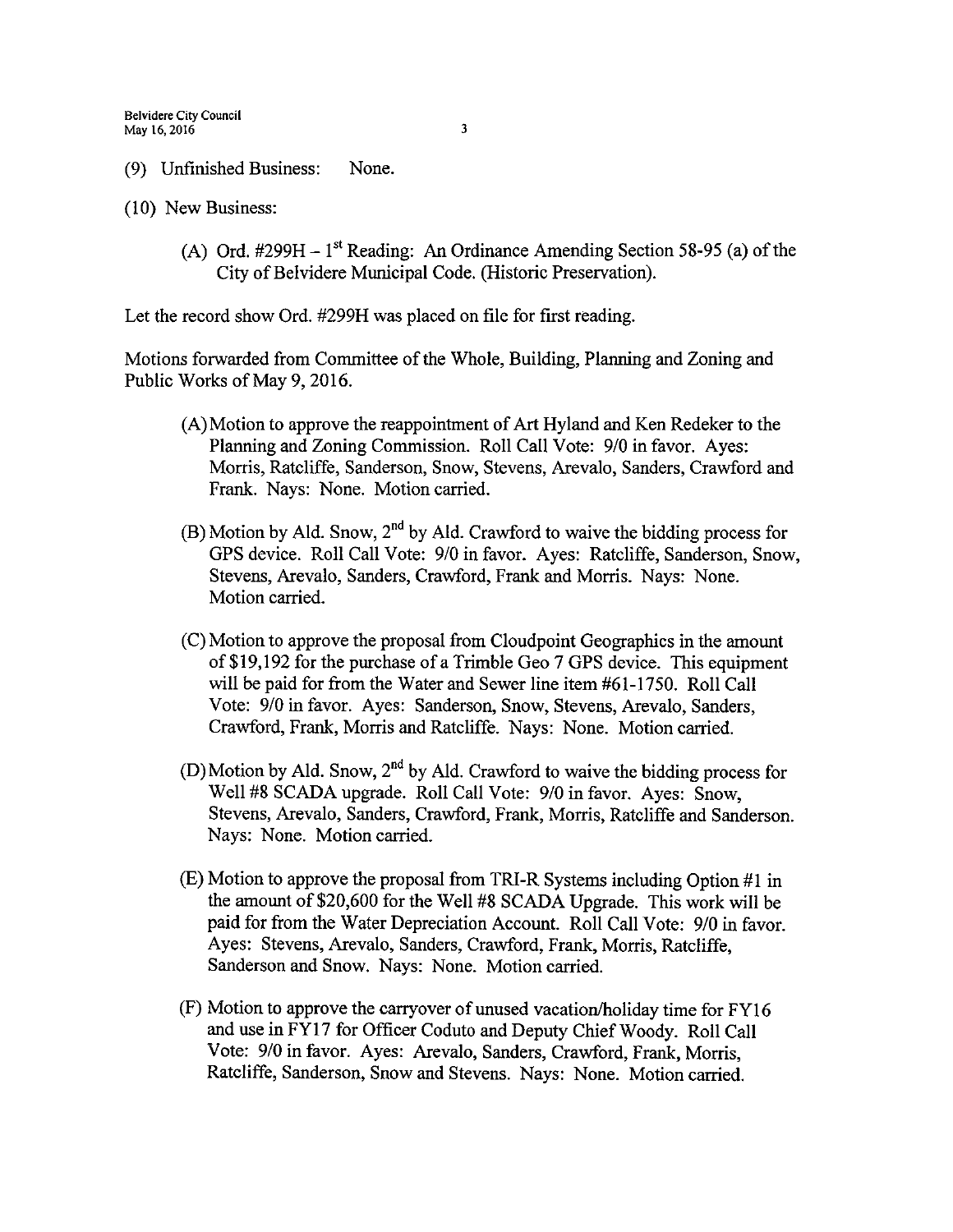- G) Motion to approve the replacement of the Belvidere Police Department service weapon with a Glock .45 caliber full size or compact handgun from Kiesler's Police Supply at a cost not to exceed \$13,909 for 43 service weapons including duty holster and tactical light with trade in of current Heckler and Koch Model USP 45. Roll Call Vote: 9/0 in favor. Ayes: Sanders, Crawford, Frank, Morris, Ratcliffe, Sanderson, Snow, Stevens and Arevalo. Nays: None. Motion carried.
- H) Motion to approve the carryover of unused vacation time for fire personnel as described in memo dated May 4, 2016 from Fire Chief Hyser. Roll Call Vote: 9/0 in favor. Ayes: Crawford, Frank, Morris, Ratcliffe, Sanderson, Snow, Stevens, Arevalo and Sanders. Nays: None. Motion carried.
- (I) Motion to approve re-acquiring Belvidere's 1956 Mack Engine  $#1$  with the purchase by the 2% Fund and storing the Engine at the Leath Building. Roll Call Vote: 9/0 in favor. Ayes: Frank, Morris, Ratcliffe, Sanderson, Snow, Stevens, Arevalo, Sanders and Crawford. Nays: None. Motion carried.
- 1) Motion to approve entering into a license agreement with Meritran Inc. for the installation of an ATM machine at city hall. Roll Call Vote: 7/2 in favor. Ayes: Ratcliffe, Sanderson, Snow, Arevalo, Sanders, Crawford and Frank. Nays: Morris and Stevens. Motion carried.

Fire Chief Hyser reported on two structure fires Sunday night into Monday morning.

I1) Adjournment:

Meeting adjourned at 7:33 p.m. Aye voice vote carried. Motion carried.

Mayor

Attest:

City Clerk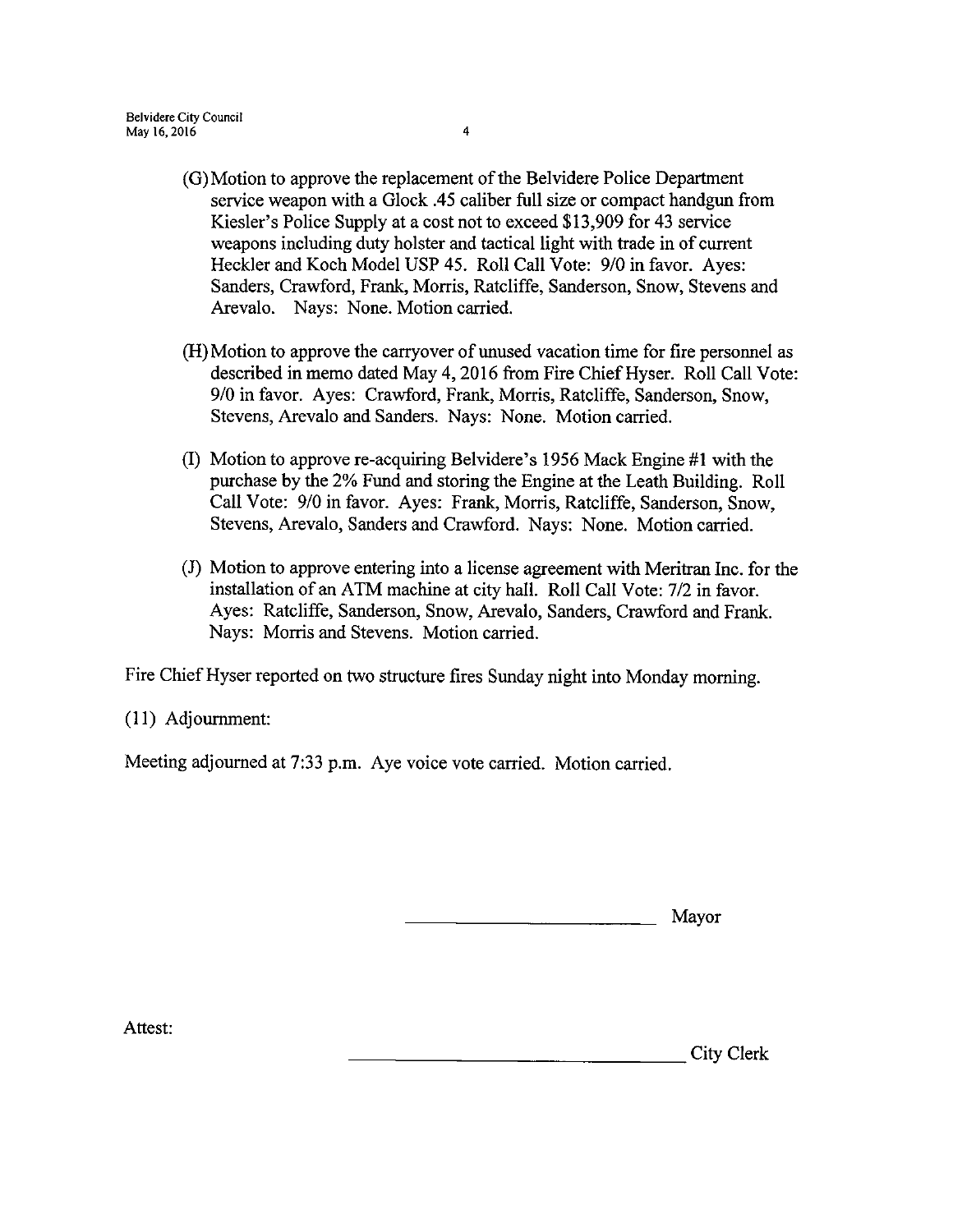# BELVIDERE Community Development Department Planning Department

401 Whitney Boulevard, Suite 300, Belvidere, Illinois, 61008 ( 815) 547- 7177 FAX( 815) 547-0789

## May 2016 Monthly Report

| Number Project |                                        | <b>Description</b>                                               | Processed  |
|----------------|----------------------------------------|------------------------------------------------------------------|------------|
|                | <b>Belvidere Projects</b>              |                                                                  |            |
| 0              | Cases: May                             | None                                                             |            |
| 1              | Cases: June                            | Brown, SU, 422 Buchanan Street                                   | 05/16/2016 |
| 0              | Annexation                             | None                                                             |            |
| 0              | <b>Temporary Uses</b>                  | None                                                             |            |
| 7              | Site Plans (New/Revised)               | 1045 Belvidere Road, Immanuel Lutheran                           | 05/02/2016 |
|                |                                        | 600 Logan Avenue, Z-Mart                                         | 05/04/2016 |
|                |                                        | 2091 Crystal Parkway, Speedway                                   | 05/11/2016 |
|                |                                        | 915 E. Pleasant Street, General Mills                            | 05/17/2016 |
|                |                                        | 380 W. Chrysler Drive, Anna's Cafe                               | 05/23/2016 |
|                |                                        | 1004-1006 Logan Avenue, Ultrasound Clinic                        | 05/23/2016 |
|                |                                        | 775 Logistics Drive                                              | 05/23/2016 |
| $\bf{0}$       | <b>Final Inspection</b>                | None                                                             |            |
| 2              | Downtown Overlay Review                | 215 N. State Street, Belvidere Board of Realtors,                |            |
|                |                                        | façade and signage                                               | 05/08/2016 |
|                |                                        | 506 S. State Street, Niko's Cabin, signage                       | 05/27/2016 |
|                | <b>Belvidere Historic Preservation</b> | The commission held their annual awards                          |            |
|                | Commission                             | program on May 12, 2016. The commission is                       |            |
|                |                                        | beginning to plan their fall house tour                          |            |
|                |                                        | fundraiser, historic property owner's social                     |            |
|                |                                        | networking meeting, the history of the                           |            |
|                |                                        | Underground Railroad in Belvidere and                            |            |
|                |                                        | providing monetary and manual assistance to                      |            |
|                |                                        | historic properties for maintenance and repair.                  |            |
|                |                                        | The commission awarded Pearl Place                               |            |
|                |                                        | Apartments a \$1,000 maintenance grant. Staff                    |            |
|                |                                        | began work on the CLGBG annual report. Staff                     |            |
|                |                                        | met with the Ida Public Library regarding a                      |            |
|                |                                        | Certificate of Appropriateness for demolition of<br>a residence. |            |
|                |                                        |                                                                  |            |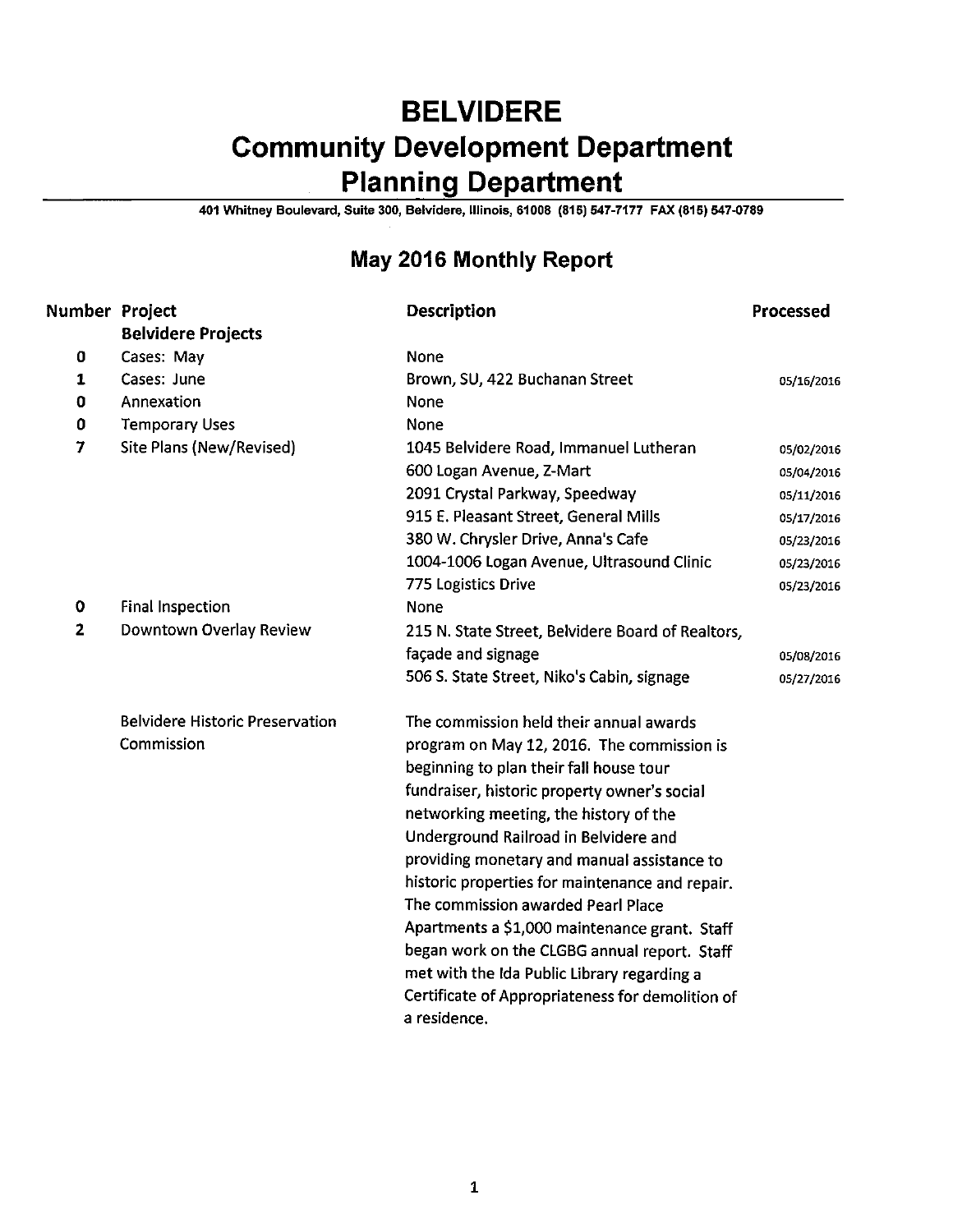#### Planning Monthly Report Cont.

|   | <b>Heritage Days</b>                                                     | Staff secured food vendors, updated social<br>media, applied for a grant, finalized a schedule<br>of events with accompanying map, began<br>preparing the city's float and maintained<br>contact with various event participants. Staff<br>met with organizers of Scottish Heavy Athletics<br>competitions and is in the process of securing<br>them for the festival. Staff sold Duck Derby<br>raffles at Dari-Ripple on Saturday, May 28, 2016 |            |
|---|--------------------------------------------------------------------------|--------------------------------------------------------------------------------------------------------------------------------------------------------------------------------------------------------------------------------------------------------------------------------------------------------------------------------------------------------------------------------------------------------------------------------------------------|------------|
| 2 | <b>Prepared Zoning Verification Letters</b>                              | 485 Southtowne Drive                                                                                                                                                                                                                                                                                                                                                                                                                             | 05/16/2016 |
|   |                                                                          | 550 Carpenter Street                                                                                                                                                                                                                                                                                                                                                                                                                             | 05/17/2016 |
| 5 | <b>Issued Address Letters</b>                                            | 320 Whitney Boulevard                                                                                                                                                                                                                                                                                                                                                                                                                            | 05/19/2016 |
|   |                                                                          | 811 Logan Avenue                                                                                                                                                                                                                                                                                                                                                                                                                                 | 05/23/2016 |
|   |                                                                          | 380 W. Chrysler Drive                                                                                                                                                                                                                                                                                                                                                                                                                            | 05/24/2016 |
|   |                                                                          | 775 Logistics Drive                                                                                                                                                                                                                                                                                                                                                                                                                              | 05/24/2016 |
|   |                                                                          | 4153 Waters Edge Drive                                                                                                                                                                                                                                                                                                                                                                                                                           | 05/27/2016 |
|   | <b>Poplar Grove Projects</b>                                             |                                                                                                                                                                                                                                                                                                                                                                                                                                                  |            |
| 2 | <b>Cases: June</b>                                                       | Baraglia, VAR, 231 Briarwood                                                                                                                                                                                                                                                                                                                                                                                                                     | 05/04/2016 |
|   |                                                                          | Bravo's Pizza, SU, 13555 IL Rte 76                                                                                                                                                                                                                                                                                                                                                                                                               | 05/12/2016 |
|   |                                                                          | Staff continued to communicate with the Village                                                                                                                                                                                                                                                                                                                                                                                                  |            |
| 1 | Cases: July                                                              | and developers of an assisted living center                                                                                                                                                                                                                                                                                                                                                                                                      |            |
|   | Scanned Plats: E-mail, Print and/or Burn                                 |                                                                                                                                                                                                                                                                                                                                                                                                                                                  |            |
| 0 | <b>Recorder's Office</b>                                                 |                                                                                                                                                                                                                                                                                                                                                                                                                                                  |            |
| 0 | <b>Other Department</b>                                                  |                                                                                                                                                                                                                                                                                                                                                                                                                                                  |            |
| 4 | <b>General Public</b>                                                    |                                                                                                                                                                                                                                                                                                                                                                                                                                                  | 05/26/2016 |
|   | <b>Planning Department Current Duties</b>                                |                                                                                                                                                                                                                                                                                                                                                                                                                                                  |            |
|   | Close out completed planning case files                                  |                                                                                                                                                                                                                                                                                                                                                                                                                                                  |            |
|   | Respond to all FOIA requests                                             |                                                                                                                                                                                                                                                                                                                                                                                                                                                  |            |
|   |                                                                          | Work with 911 and Fire Department/Districts to verify all addresses in the county                                                                                                                                                                                                                                                                                                                                                                |            |
|   | Assist Growth Dimensions with requested data                             |                                                                                                                                                                                                                                                                                                                                                                                                                                                  |            |
|   | Meetings and phone calls with developers regarding potential development |                                                                                                                                                                                                                                                                                                                                                                                                                                                  |            |
|   |                                                                          | Phone calls/walk-ins for questions regarding zoning, floodplain, development, etc.                                                                                                                                                                                                                                                                                                                                                               |            |
|   |                                                                          | Prepare minutes, agendas and packets for various committees, commissions, boards                                                                                                                                                                                                                                                                                                                                                                 |            |
|   | Prepare deposits and purchase orders for bill payments                   |                                                                                                                                                                                                                                                                                                                                                                                                                                                  |            |

\*\*\* Staff attended training for the Summer Food Lunch Program on Thursday, May 26, 2016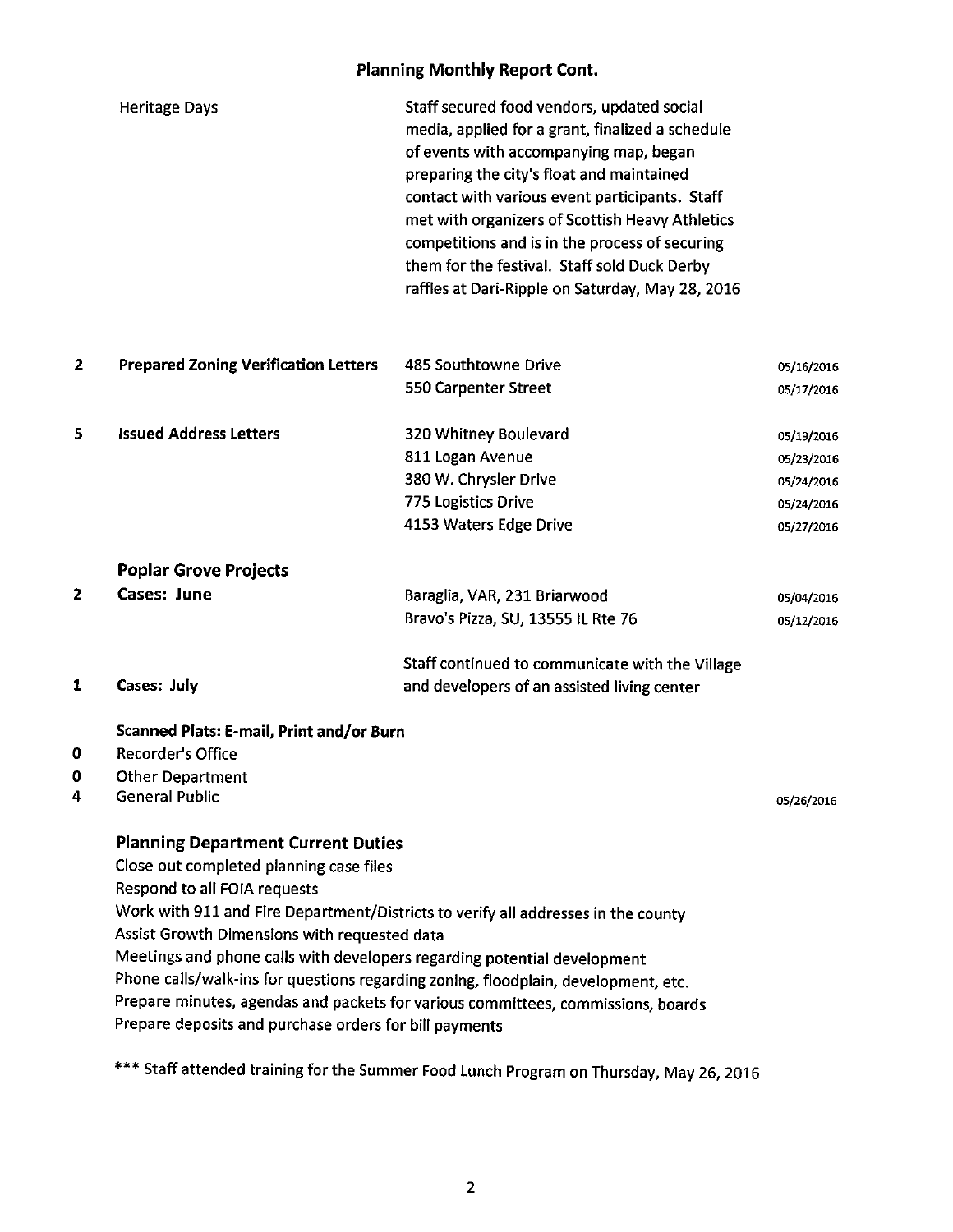Minutes Committee of the Whole Public Safety and Finance and Personnel<br>May 23, 2016 6:00 p.m. May 23, 2016

Call to Order - Mayor Chamberlain.

| Aldermen Present: |  | D. Arevalo, R. Brooks, G. Crawford, |
|-------------------|--|-------------------------------------|
|                   |  | J. Sanders, W. Frank, T. Ratcliffe, |
|                   |  | D. Snow and C. Stevens.             |

Aldermen Absent: C. Morris and M. Sanderson.

Also in attendance: Public Works Director Brent Anderson, Treasurer Ric Brereton, Budget and Finance Manager Becky Tobin, Fire Chief Hyser, Deputy Chief Woody, City Attorney Drella and City Clerk Arco.

Public Comment: None.

Public Forum: None.

Reports of Officers, Boards and Special Committees :

Mayor Chamberlain - Great Lakes Basin Railroad.

Motion by Ald. Snow, 2<sup>nd</sup> by Ald. Ratcliffe to direct the city attorney to draft <sup>a</sup> resolution opposing the Great Lakes Basin Railroad. Aye voice vote carried. Motion carried.

1. Public Safety, Unfinished Business: None.

2. Public Safety, New Business:

A) Fire Command Vehicle.

Motion by Ald. Crawford, 2<sup>nd</sup> by Ald. Snow to approve the purchase of a 2017 Ford Explorer for the fire department. Aye voice vote carried. Motion carried.

B) Reappointment of Ed Gonzalez to the Fire and Police Commission.

Motion by Ald. Snow, 2nd by Ald. Stevens to approve the reappointment of Ed Gonzalez to the Fire and Police Commission. Aye voice vote carried. Motion carried.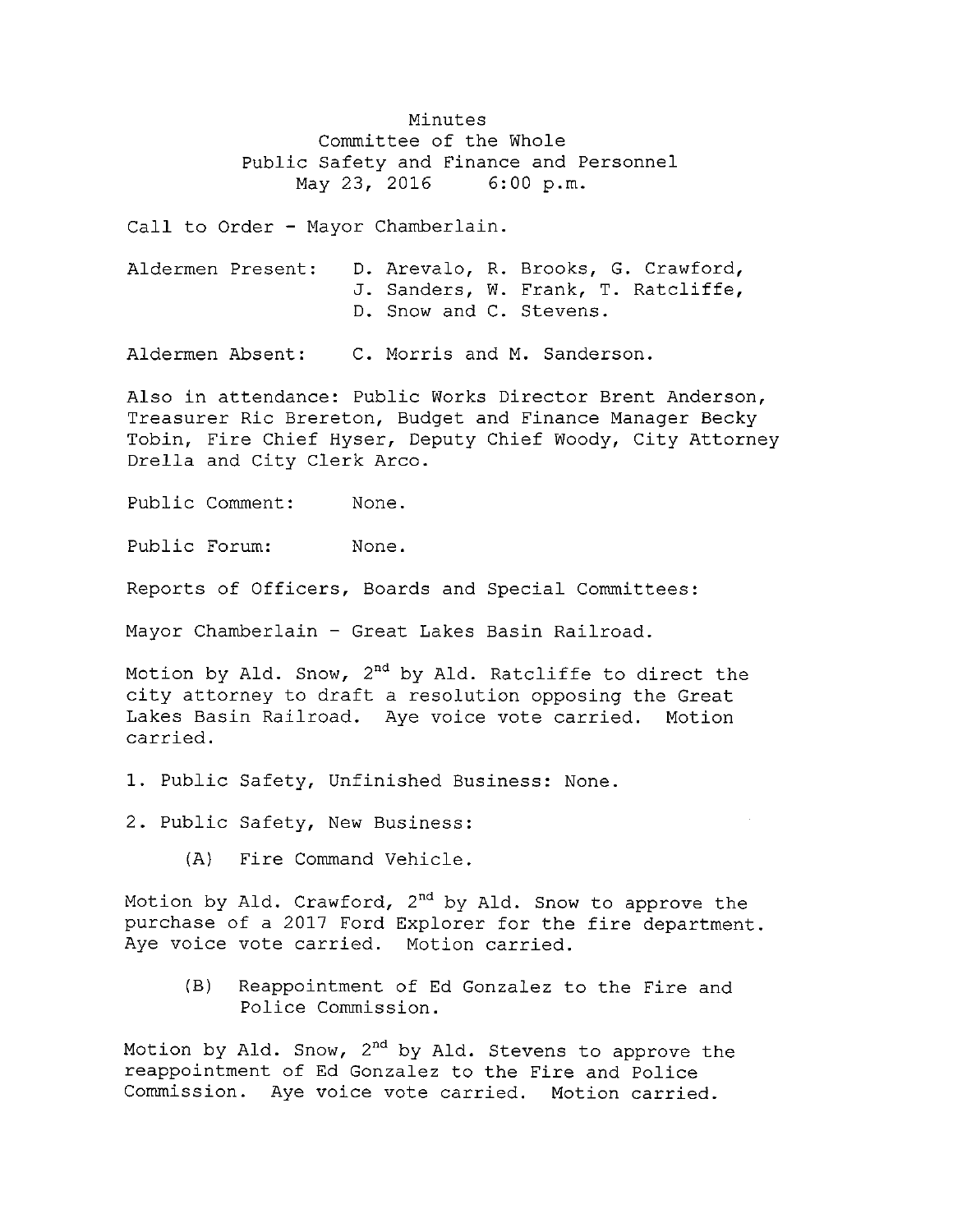Committee of the Whole May 23, 2016 2

- 
- C) Menomonie Street Police Department Parking Improvements .

Motion by Ald. Snow, 2nd by Ald. Stevens to approve Option <sup>2</sup> Two-Way Traffic with angle parking on one side and parallel parking on the other side (<sup>21</sup> stalls) on Menomonie Street from Main to Webster at <sup>a</sup> cost not to exceed \$11, 609. This work will be completed by the Public Works department. Aye voice vote carried. Motion carried.

(D) An Ordinance Amending Sections 110-198 and 110- 224 of the City of Belvidere Municipal Code.

Motion by Ald. Snow,  $2^{nd}$  by Ald. Arevalo to forward the Ordinance Amending Sections 110-198 and 110-224 of the City of Belvidere Municipal Code to City Council for approval . Aye voice vote carried. Motion carried.

- 3. Finance and Personnel, Unfinished Business: None.
- 4. Finance and Personnel, New Business:
	- A) Utility Tax forward to meeting of June 27, 2016.
- 5. Other:
	- $(A)$  1206 Dalbigne Street agreement signed between the city and the homeowners .
	- B) 2016 MFT Paint Striping Bid Tabulation.

Motion to approve the low bid from Precision Pavement Markings in the amount of \$37, 881 for the 2016 MFT Paint Striping Project, subject to IDOT approval. This work will be paid for from MFT Funds. Aye voice vote carried. Motion carried.

C) Reappointment of David Kummerow to the Historic Preservation Commission.

Motion by Ald. Snow,  $2^{nd}$  by Ald. Sanders to approve the reappointment of David Kummerow to the Historic Preservation Commission. Aye voice vote carried. Motion carried.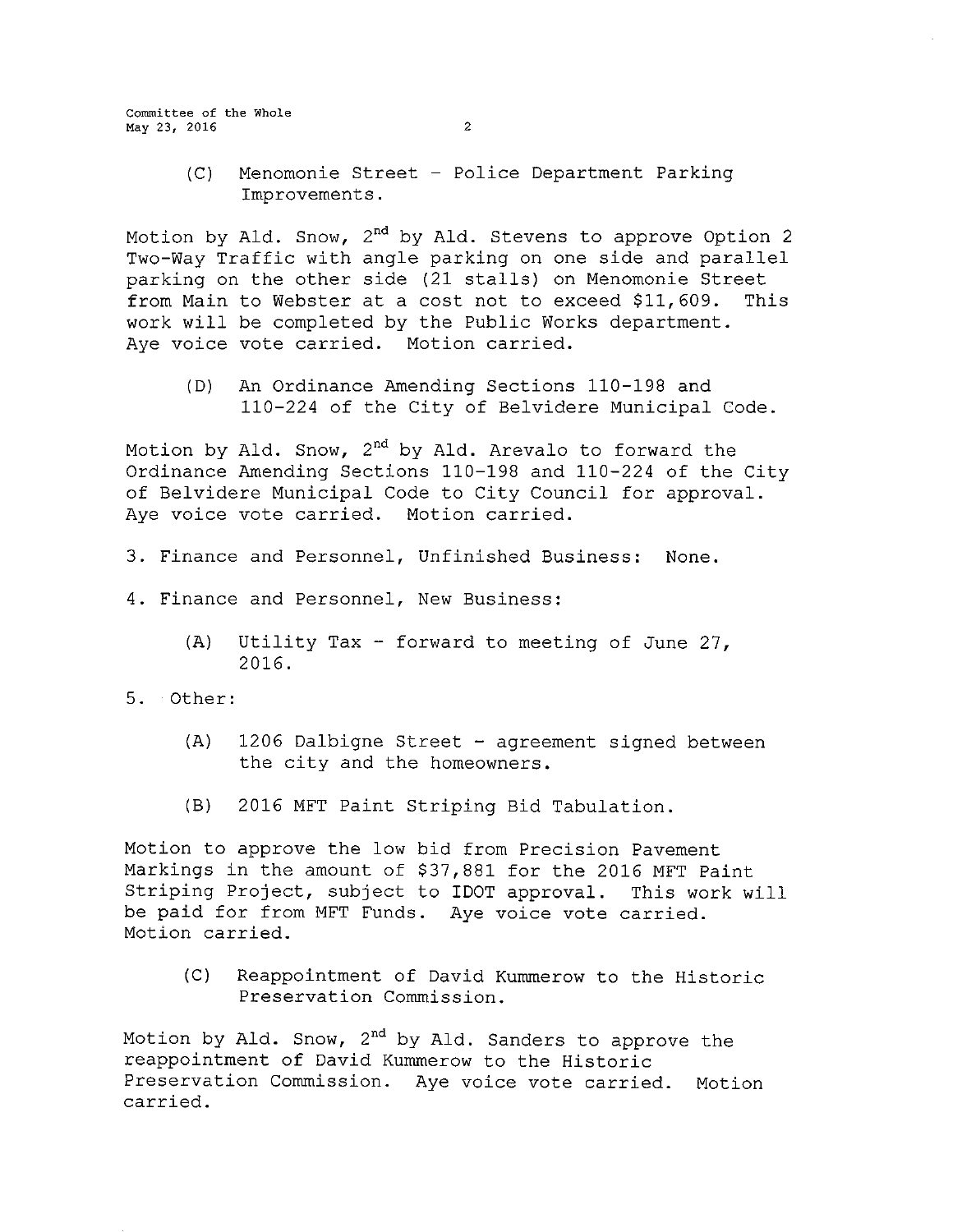Committee of the Whole May 23, 2016 3

6. Adjournment:

Motion by Ald. Crawford, 2<sup>nd</sup> by Ald. Arevalo to adjourn meeting at 6:31 p.m. Aye voice vote carried. Motion carried.

Mayor

Attest:

City Clerk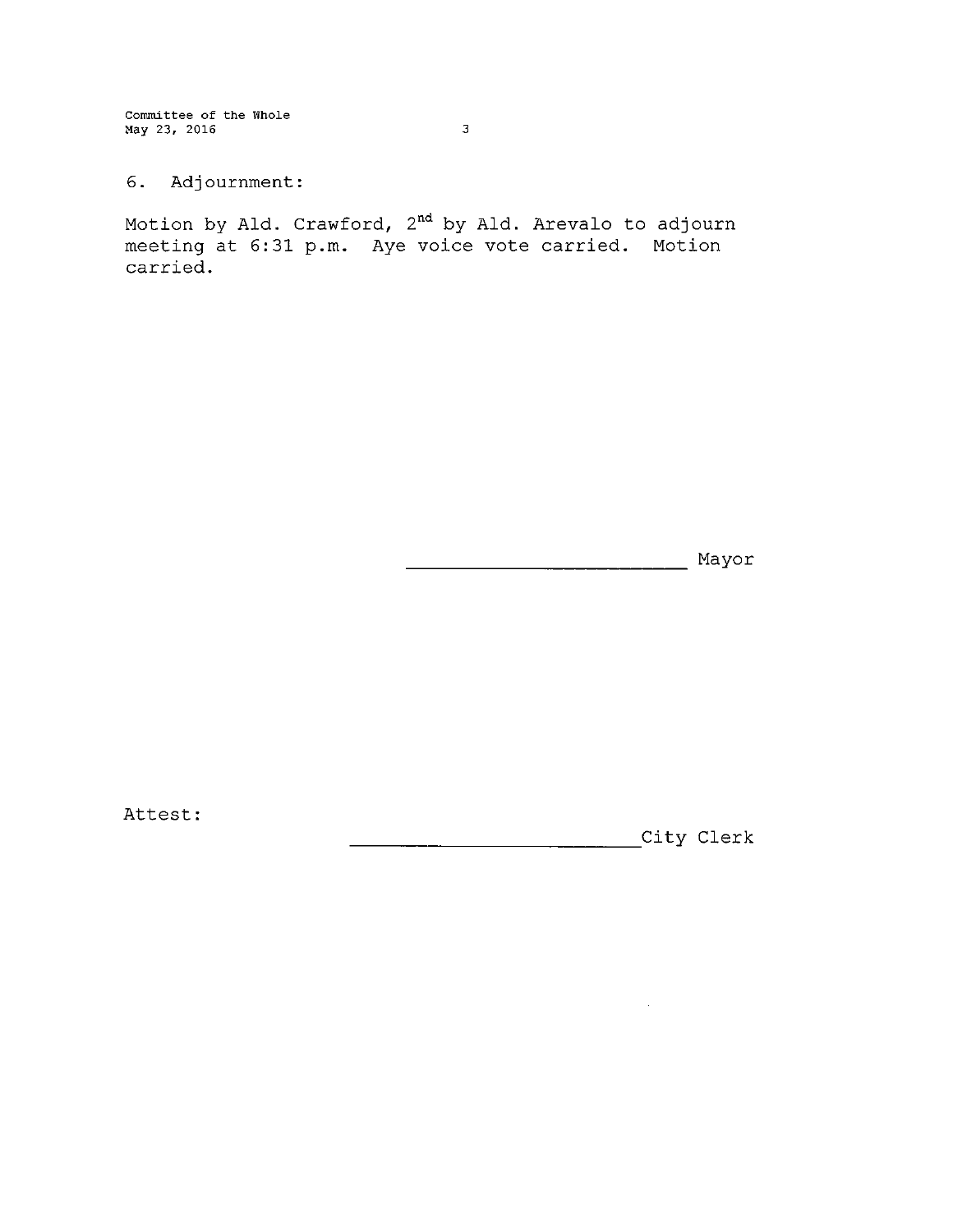#### ORDINANCE #300H AN ORDINANCE AMENDING SECTIONS 110-198 AND 110-224 OF THE CITY OF BELVIDERE MUNICIPAL CODE

NOW, THEREFORE, be it ordained by the Mayor and the City Council of the City of Belvidere, Boone County, Illinois, as follows:

- Section 1: Section 110-198 of the City of Belvidere Municipal Code is amended to read as set forth in the attached Exhibit A which is incorporated herein by this reference.
- Section 2: Section 110-224 of the City of Belvidere Municipal Code is amended to read as set forth in the Attached Exhibit B.
- Section 3: The Director of Public Works is directed to post appropriate signage designating the parking spaces identified in Section <sup>1</sup> above as" No Parking, Emergency Vehicles Only, violators will be towed". The Director of Public Works is similarly authorized to place appropriate signage indicating the parking limitations for City Lots 10 and <sup>11</sup> as identified in Section <sup>1</sup> above.
- Section 4: The Director of Public Works is directed to amend the City's official parking regulation map, as set forth in Section 110- 187 of this Code to reflect the new parking restriction created by this ordinance.
- Section 5: If any section, paragraph, subdivision, clause, sentence or provision of this Ordinance shall be adjudged by any Court of competent jurisdiction to be invalid, such judgment shall not affect, impair, invalidate or nullify the remainder thereof, which remainder shall remain and continue in full force and effect.
- Section 6: This Ordinance shall be in full force and effect from and after its passage and publication in pamphlet form as required by law.

Ayes: Nays: Absent:

Approved:

Michael W. Chamberlain, Mayor

Attest:

Shauna Arco, City Clerk Z:\Draft Ordinances\Amending110198.RMAPVersion.doc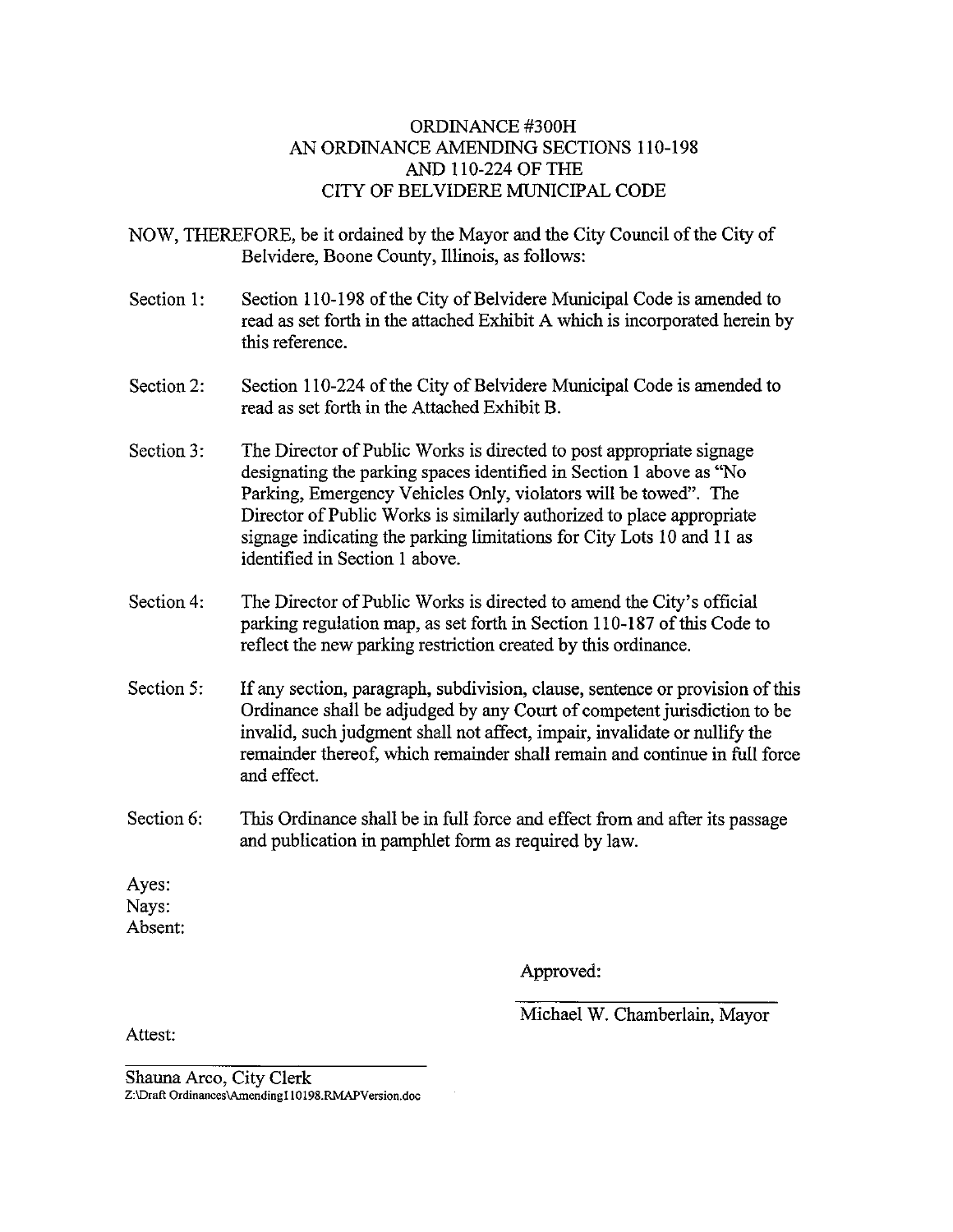Sec. 110-198. - Parking restricted.

a. Parking is hereby restricted at the times and locations as indicated in the following schedule:

| Location                                                                            | Conditions                                                                                                                                                             | Ord.<br>No. |
|-------------------------------------------------------------------------------------|------------------------------------------------------------------------------------------------------------------------------------------------------------------------|-------------|
| City Lot #1<br>1.                                                                   | Parking allowed up to 24 hours                                                                                                                                         | 584F        |
| City Lot #1<br>2.                                                                   | Parking allowed up to 12 hours in 12<br>spaces in paved area adjacent to lot 1<br>and the Old Junior High School                                                       | 45G         |
| 3.<br>City Lot #2                                                                   | Parking allowed up to 24 hours                                                                                                                                         | 584F        |
| City Lot #3<br>4.                                                                   | Parking allowed up to 12 hours                                                                                                                                         | 978F        |
| 5.<br>Second and third westerly parking spaces in city<br>lot No. 3                 | Not for public use; reserved as marked<br>for use by the business known as The<br>Flower Bin                                                                           | 551F        |
| 6.<br>City Lot #4                                                                   | Parking allowed up to 12 hours                                                                                                                                         | <b>722F</b> |
| City Lot #5<br>7.                                                                   | Parking allowed up to 24 Hours except<br>as set forth in Sec. 110-246                                                                                                  |             |
| 8. City Lot #7                                                                      | Parking allowed up to 12 hours                                                                                                                                         | 486F        |
| 9.<br>City Lot #8                                                                   | Parking allowed up to 24 hours except<br>2-hour parking for the space on the<br>east                                                                                   | 749F        |
| 10. East Ave., west side, from Logan Ave. to Grover<br>St.                          | Loading zone, parking prohibited, from<br>8:00 a.m. to 5:00 p.m. on days when<br>school is in session at Logan School                                                  | 434F        |
| 11. Southwest side of Crosby Street between Boone<br><b>Street and Perry Street</b> | Bus loading zone only, parking other<br>than school buses is prohibited<br>between 7:00 a.m. and 4:00 p.m. on<br>school days when Belvidere CUSD #100<br>is in session | 30H         |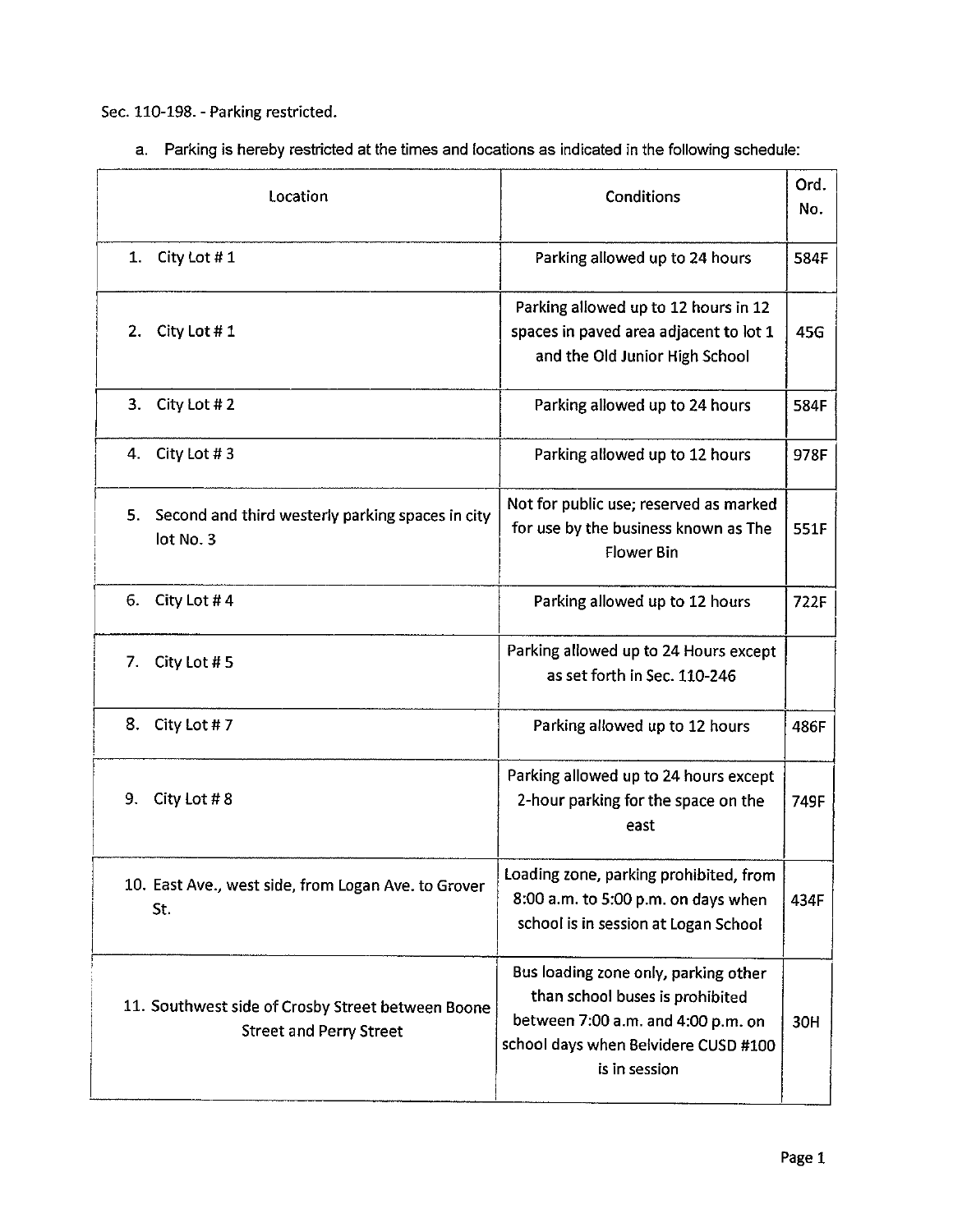| 12. East Ave., west side of street north of Logan<br>Ave. commencing at a point 106 feet north of<br>the north R.O.W. of Logan Ave. and ending at a<br>point 181 feet north of the north R.O.W. of<br>Logan Ave. | Loading zone, parking prohibited from<br>8:00 a.m. to 5:00 p.m. on days when<br>school is in session at Logan School                  | 757F |
|------------------------------------------------------------------------------------------------------------------------------------------------------------------------------------------------------------------|---------------------------------------------------------------------------------------------------------------------------------------|------|
| 13. East Ave. from north R.O.W. line of East Sixth<br>St. to the south R.O.W. line of Bypass U.S. Rt. 20<br>on both sides                                                                                        | No parking from 7:00 a.m. to 4:00 p.m.                                                                                                | 689F |
| 14. Foxfield Drive from Wildrose through the cul-<br>de-sac                                                                                                                                                      | No parking weekdays from 8:00 a.m. to<br>5:00 p.m. during the District 100 school<br>year when Belvidere High School is in<br>session | 323G |
| 15. 67 feet to 91 feet of the east property line right<br>of North State St. on the south side of Lincoln<br>Ave.                                                                                                | Loading zone, parking regulated<br>pursuant to Sec. 110-190                                                                           | 466F |
| 16. N. Main St. from Lincoln Ave. to Menomonie St.                                                                                                                                                               | Angle parking only                                                                                                                    | 746F |
| 17. North Main St. 1 parking space north and 1<br>parking space south of the Boone County<br>Courthouse                                                                                                          | Handicapped parking only                                                                                                              | 661F |
| 18. North Main St. 152 feet north of the north line<br>of Perry St.                                                                                                                                              | Angle parking                                                                                                                         | 305G |
| 19. Two parking stalls on North Main St. in the 600<br>block adjacent to the handicapped sidewalk<br>ramp                                                                                                        | Handicapped parking                                                                                                                   | 305G |
| 20. On the west side of Pearl St. from the corner of<br>Sixth St. 198 feet north in front of Zion Lutheran<br>Church                                                                                             | Loading zone; 15-minute maximum                                                                                                       | 965F |
| 21. On both sides of Town Hall Road from U.S.<br>Route Highway 20 to Morreim Drive                                                                                                                               | No parking allowed                                                                                                                    | 347G |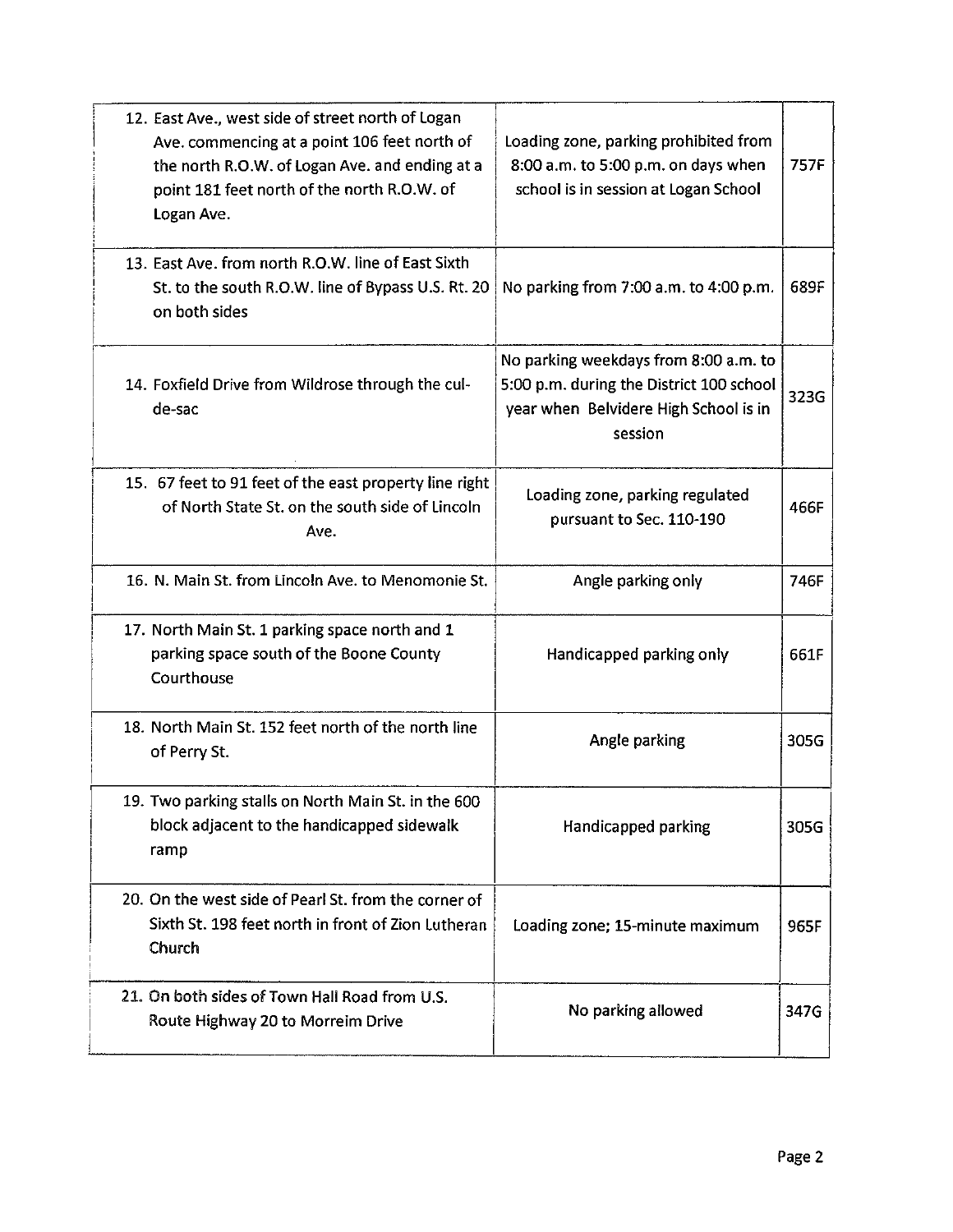| 22. Florence Court                                                   | No parking allowed on both sides, from<br>Logan Avenue 132 feet south | 372G |
|----------------------------------------------------------------------|-----------------------------------------------------------------------|------|
| 23. East Menomonie St. between N. Main St.                           | Angle parking for emergency vehicles                                  |      |
| and Webster Street.                                                  | only on the South side of street.                                     |      |
| 24. East Menomonie St. between N. Main St.                           | Parallel parking for emergency vehicles                               |      |
| and Webster Street.                                                  | only on the North side of street.                                     |      |
| 25. 90 feet north of the Logan Ave. on the west side<br>of State St. | Handicapped parking stall                                             | 527G |
| 26. Bellwood Dr. Both Sides                                          | Permit Parking See Sec. 110-266                                       | 732G |
| 27. Coleman Ave. North Side                                          | Permit Parking See Sec. 110-266                                       | 732G |
| 28. Elmwood Dr., Both Sides                                          | Permit Parking See Sec. 110-266                                       | 732G |
| 29. Foxfield Dr.                                                     | Permit Parking See Sec. 110-266                                       | 732G |
| 30. Glenwood Dr.                                                     | Permit Parking See Sec. 110-266                                       | 732G |
| 31. Highland St.                                                     | Permit Parking See Sec. 110-266                                       | 732G |
| 32. East Eighth St.                                                  | Permit Parking See Sec. 110-266                                       | 732G |
| 33. Van Buren St.                                                    | Permit Parking See Sec. 110-266                                       | 732G |
| 34. Appleton Rd.                                                     | No parking allowed                                                    | 714G |
| 35. Two spaces in front of 107 Buchanan Street as                    | 15 minute parking only from 6:00 a.m.                                 |      |
| determined by the department of public works                         | to 6:00 p.m.                                                          | 84H  |
| 36. One parking space in front of 138 N. State St. as                | 15 minute parking only from 9:00 a.m.                                 | 151H |
| determined by the department of public works                         | to 8:00 p.m.                                                          |      |
| 37. One parking space in front of 116 N. State St. as                | 15 minute parking only from 9:00 a.m.                                 | 151H |
| determined by the department of public works                         | to 8:00 p.m.                                                          |      |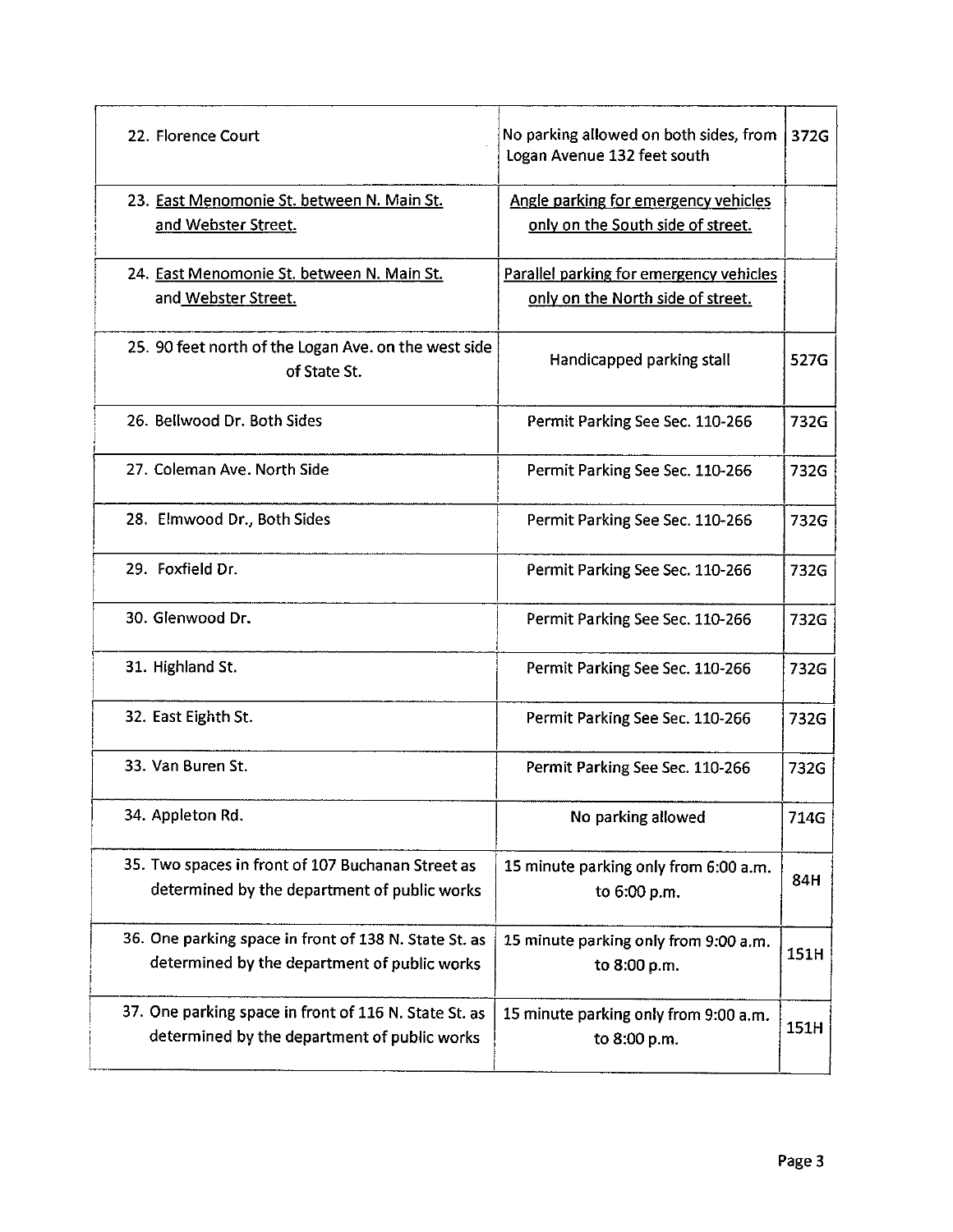| 38. North Main Street 102 feet North of the<br>Northerly right-of-way line of East Lincoln<br>$Ave - 3$ spaces | Handicap parking only                                                        | 198H |
|----------------------------------------------------------------------------------------------------------------|------------------------------------------------------------------------------|------|
| 39. City Lot #1                                                                                                | Handicap parking only / One stall on<br>the north east row of parking spaces | 200H |
| 40. City Lot #11                                                                                               | Parking allowed up to 12 hours                                               |      |
| 41. City Lot #10                                                                                               | Parking allowed up to 12 hours<br>excepting<br>City owned vehicles.          |      |

 $\bar{\gamma}$ 

### b) Parking prohibited at all times.

| <b>Street</b>                         | Between                                                                      | Side        | Ord.<br>No. |
|---------------------------------------|------------------------------------------------------------------------------|-------------|-------------|
| 1. Belvidere Rd.                      | U.S. Route 20 and Logan Ave.                                                 | <b>Both</b> | 959G        |
| 2. Columbia Ave.                      | Allen St. and Fourth St.                                                     | East        | 661F        |
| 3. West Locust St.                    | West Pleasant St. to the easterly right-of-<br>way of Stone Quarry Rd.       | <b>Both</b> | 437F        |
| 4. Logan Ave. (marked<br>Illinois 76) | State St. and Genoa Rd.                                                      | <b>Both</b> | 440F        |
| 5. West Lincoln Ave.                  | The West R.O.W. line of Franklin St. to a<br>point 102 feet west             | South       | 661F        |
| 6. East Madison Ave.                  | The Chicago and Northwestern Railroad<br>line to a point 50 feet west        | North       | 661F        |
| 7. Newburg Rd.                        | Stone Quarry Rd. to corporate limits                                         | Both        | 437F        |
| 8. Pearl St.                          | U.S. 20 north and south, a distance of<br>approx. 800 feet in each direction | <b>Both</b> | 581F        |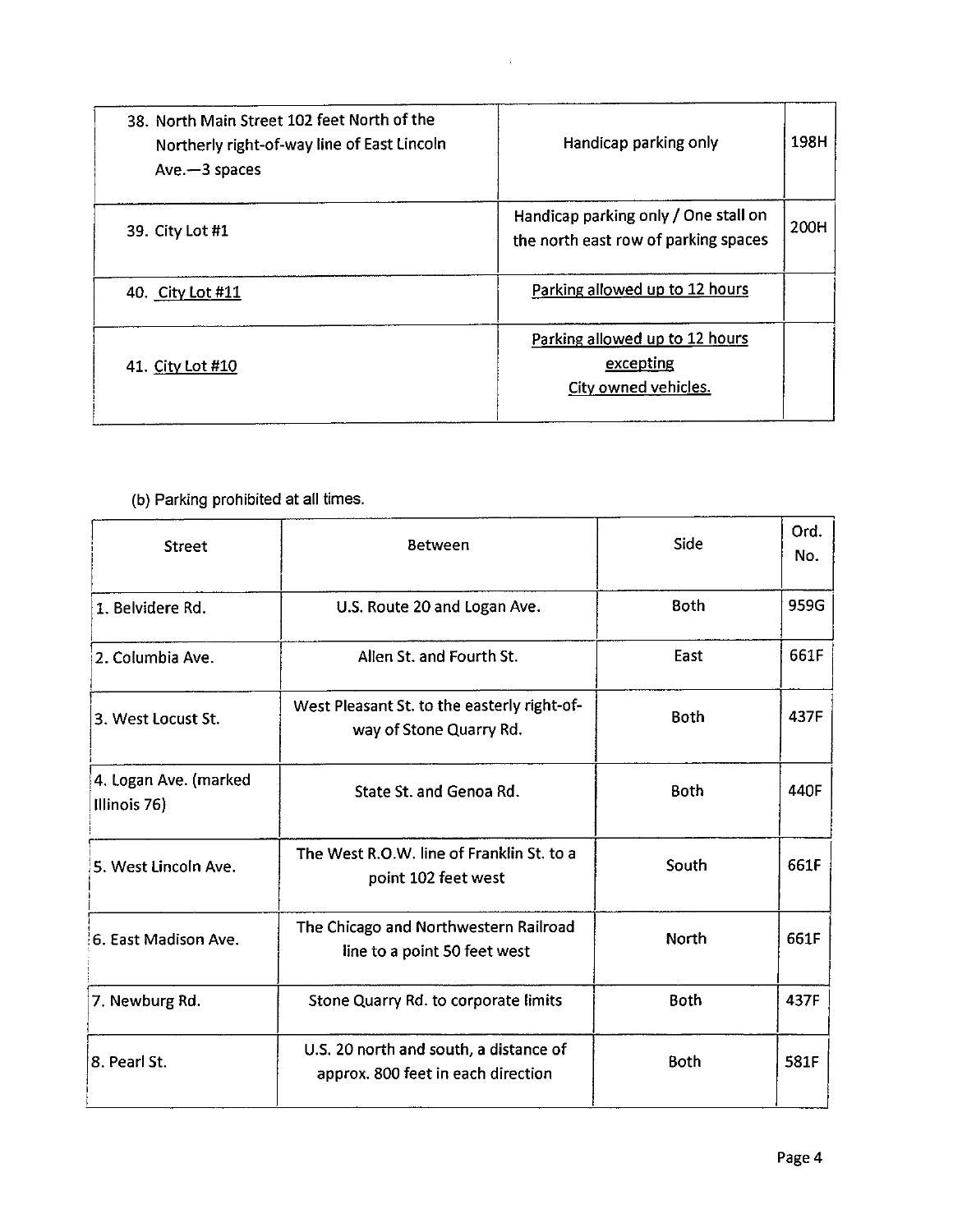| 9. State St. (marked U.S.<br><b>Business 20 and Illinois</b><br>76) | Madison St. and Hurlbut Ave.                                                                                                                       | East                                                               | 440F |
|---------------------------------------------------------------------|----------------------------------------------------------------------------------------------------------------------------------------------------|--------------------------------------------------------------------|------|
| 10. North State St.                                                 | The north R.O.W. line of Perry St. to a point<br>30 feet north                                                                                     | West                                                               | 683F |
| 11. South State St.                                                 | Logan Ave. to First St.                                                                                                                            | East                                                               | 614F |
| 12. South State St.                                                 | A point 75 feet north of North Sixth St. to a<br>point 75 feet south of the South Sixth St.<br>R.O.W. line                                         | <b>Both</b>                                                        | 661F |
| 13. East Sixth St.                                                  | Genoa Rd. and Luther Ave.                                                                                                                          | <b>North</b>                                                       | 72G  |
|                                                                     | Note: The signs placed shall read "No<br>Parking, Standing or Stopping"                                                                            |                                                                    |      |
| 14. Alley, commercial                                               | State St. and Legion Field (adjacent to 112<br>Leonard Ct.)                                                                                        | West                                                               | 723F |
| 15. North Main St.                                                  | 48 feet north of the northerly right-of-way<br>line of East Madison St.-One parking space                                                          | Handicapped parking                                                | 581G |
| 16. North Main St.                                                  | 35 feet south of the southerly right-of-way<br>line of East Hurlbut Ave.-Two parking<br>spaces                                                     | Handicapped parking                                                | 581G |
| 17. Perrsons Pkwy.                                                  | On the West side of Perrsons Parkway from<br>6th St. to 690 feet South of 6th St.                                                                  | School bus parking only<br>shall be permitted<br>within this area. | 932G |
| 18. 6th St.                                                         | On the South side of 6th St. from East Ave.<br>to 915 feet East of East Ave. excluding the<br>distance measured for intersecting rights-<br>of-way | School bus parking only<br>shall be permitted<br>within this area. | 932G |
| 19. West Madison Street                                             | The South R.O.W. Line of N. State Street<br>135 feet Southwest                                                                                     | <b>Northwest</b>                                                   | 65H  |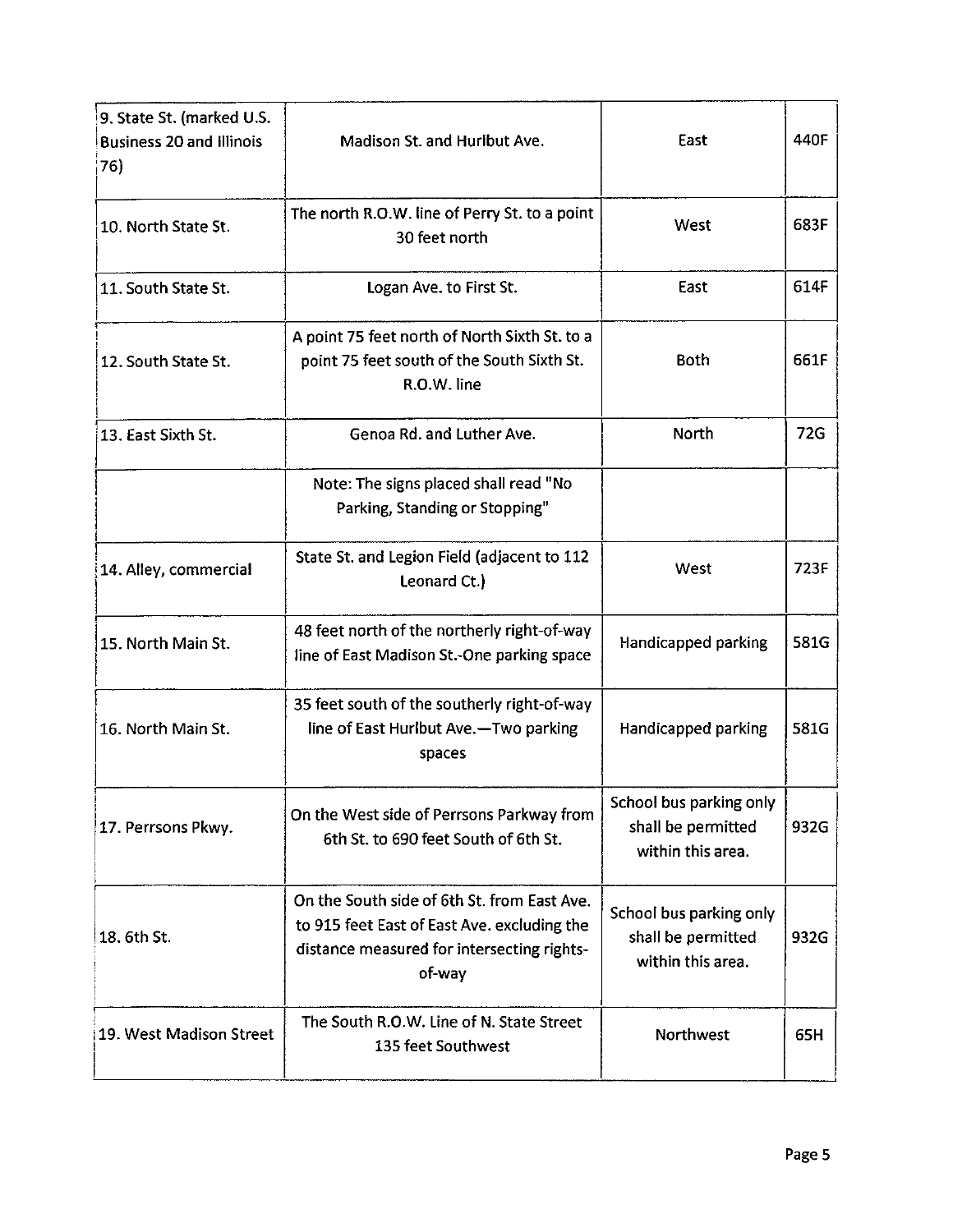| 20. East Menomonie | Hancock St. and Webster St. | North | . <i>.</i> |
|--------------------|-----------------------------|-------|------------|
|                    |                             |       |            |

 $\langle \bullet \rangle$ 

 $\mathcal{L}^{\text{max}}_{\text{max}}$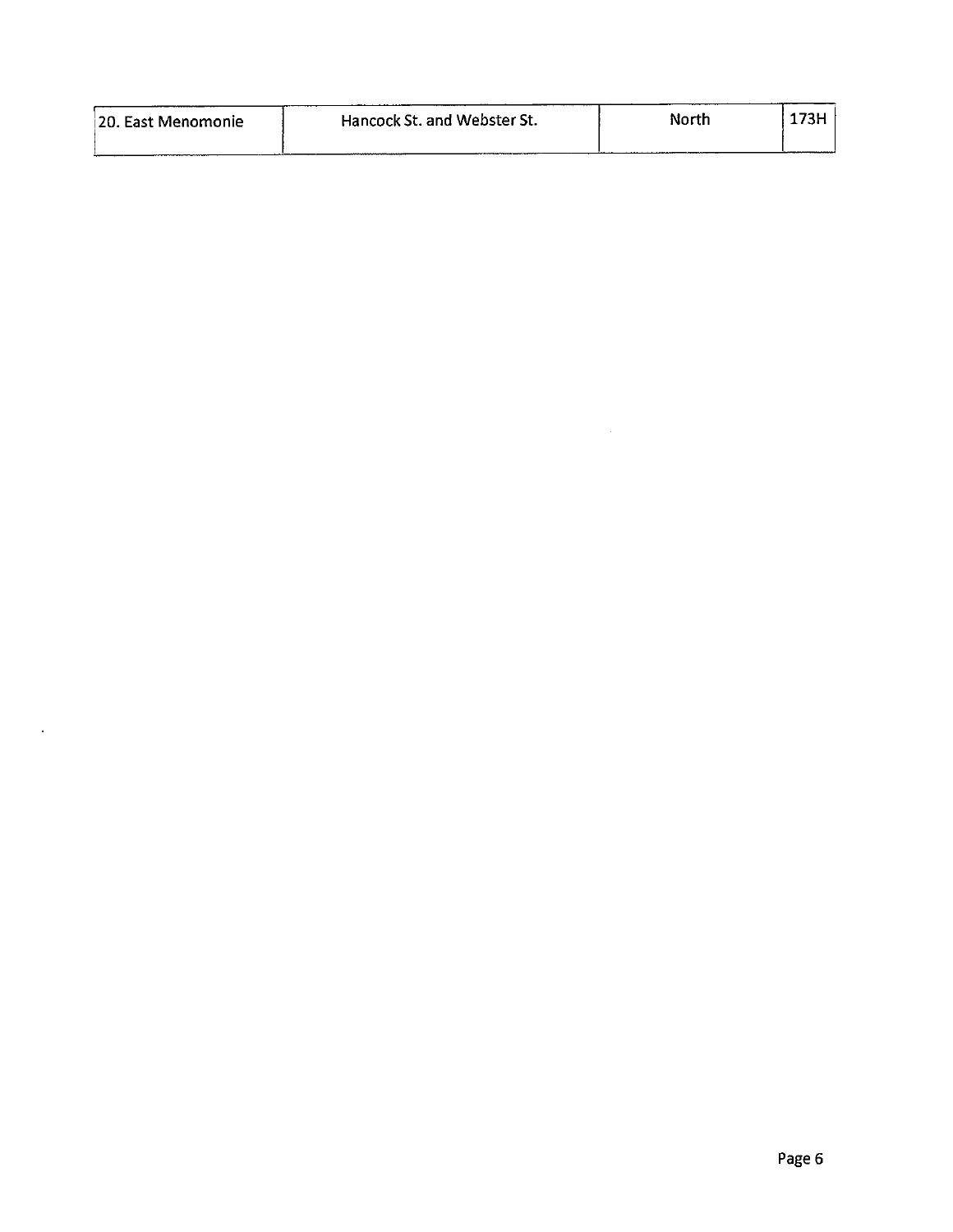#### Sec. 110-224. - Municipal Lots.

Numbered parking Lots. Public parking Lots owned by the city shall be numbered in accordance with this section, and signs shall be posted thereon identifying each such Lot. However, the failure to post or lack of visibility of such signs shall not affect the enforcement of any ordinance. The Lots shall be numbered as follows:

- 1) Lot 1. The Lot near West Pleasant Street between State Street and Pearl Street.
- 2) Lot 2. The Lot near South State Street between Logan Avenue and Second Street.
- 3) Lot 3. The Lot on the block, which is bounded by State Street, Buchanan Street, Whitney and Pleasant Street.
- 4) Lot 4. The Lot near the intersection of North State Street and East Hurlbut Avenue on the block bounded by State Street, Hurlbut Avenue, Van Buren Street, and Lincoln Avenue.
- 5) Lot 5. The Lot bounded by Main Street, Pleasant Street, Whitney Street and private property.
- 6) Lot 6. The Lot bounded by northwesterly and westerly boundary of the public alley at the rear of private property running parallel with South State Street, First Street and private property.
- 7) Lot 7. The Lot on the block which is bounded by North State Street, East Lincoln Avenue, North Main Street and the river.
- 8) Lot 8. The Lot located behind 123 South State Street between Leonard Court and the Kishwaukee River.
- 9) Lot 9. The Lot west of State Street and South of Leonard Court.
- 10) Lot 10. The Lot directly across Whitney Street from City Hall ( 401 Whitney Blvd.) and lying South East of the Union Pacific Railroad between Whitney St. and Main St..
- (11) Lot 11. The lot bounded by State Street, West 1<sup>st</sup> Street, Garfield Ave., and West 2<sup>nd</sup> Street the Former Manley Motors Property.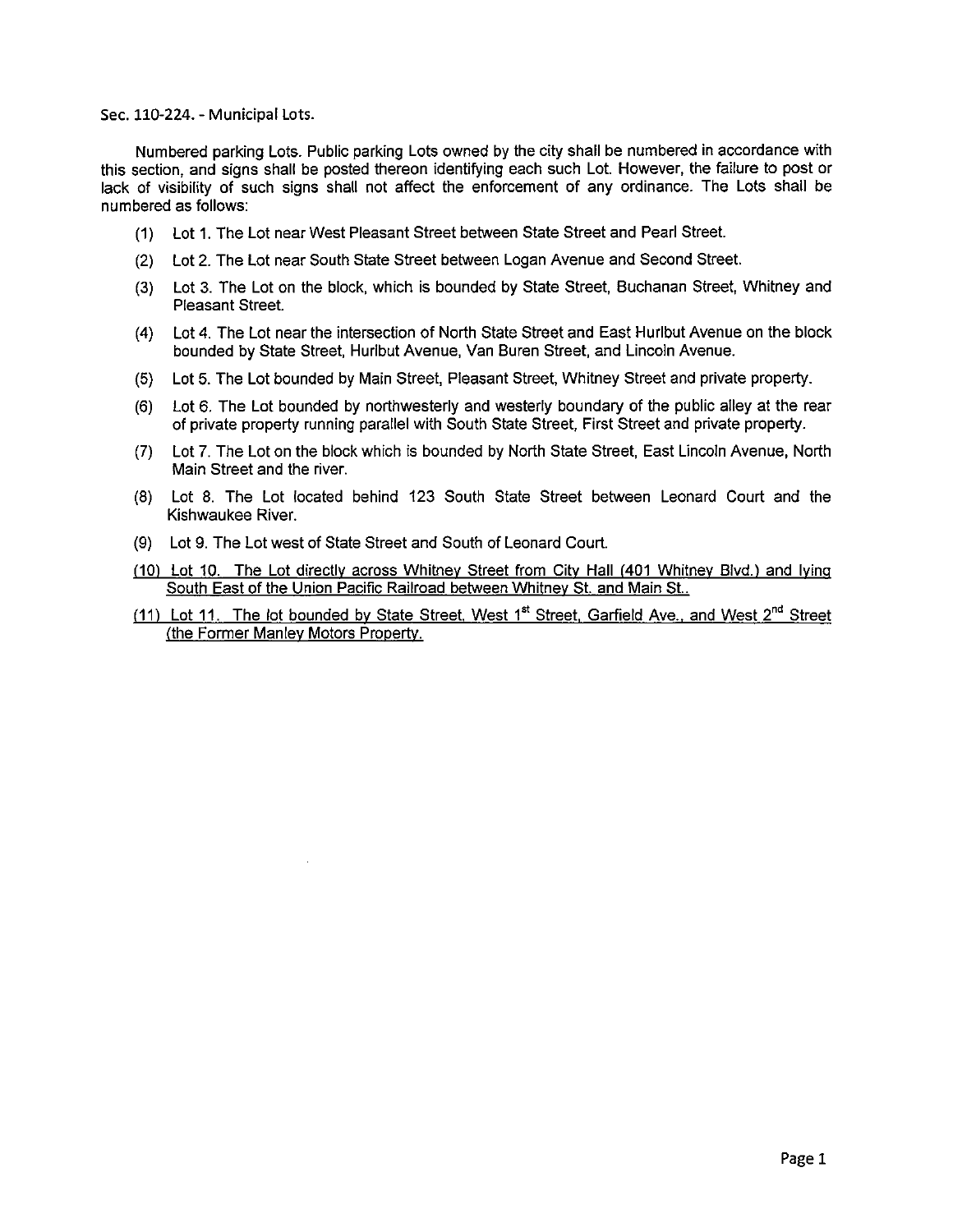#### **RESOLUTION #2042-2016:**

#### A RESOLUTION IN OPPOSITION TO THE PROPOSED GREAT LAKES BASIN RAILWAY ROUTE THROUGH BOONE COUNTY ILLINOIS

WHEREAS, Great Lakes Basin Transportation Inc. (hereinafter GLBR) proposes to construct a new railroad line (hereinafter Rail Line) around the Metropolitan Chicago Area; and

WHEREAS, the proposed route of the new Rail Line runs the entire length of Eastern Boone County Illinois in a North/ South direction and along the Southern Boone County in an East / West Direction; and

WHEREAS, the GLBR anticipates that the new Rail Line will require 200 feet of right of way, accommodate more than 110 trains per day and travel at speeds up to 70 miles per hour; and

WHEREAS, Boone County Illinois contains some of the richest agricultural lands in the Midwest and represents some of the last rural and agricultural land west of the Chicago Metropolitan Area, collar county areas and East of Winnebago County, Illinois; and

WHEREAS, Boone County is a regional and national supplier of corn, soy beans other crops as well as dairy products and beef cattle; and

WHEREAS, one of Boone County's greatest natural resources are its shallow and deep clean water aquafers which not only provide abundant safe drinking water for its residents, but also <sup>a</sup> source of irrigation for its agricultural economy; and

WHEREAS, despite the GLBR's incorrect and misleading statements in its application, the proposed route would negatively impact significant wet land and forested areas in both Boone County and other areas along the proposed Rail Line. The Boone County Conservation District filed a response to the GLRB application with the Surface Transportation Board setting forth those areas; and

WHEREAS, the City of Belvidere is a home rule municipality and the county seat for Boone County Illinois; and

WHEREAS, the City of Belvidere and Boone County, recognizing the area's historical roots and agricultural strategic importance, have collaboratively worked for years to protect existing open space and farm land through adoption of complimentary zoning ordinances and comprehensive land use plans; and

WHEREAS, a central theme of the joint Comprehensive Plan (the Plan) is to limit industrial and residential growth to specific narrow growth corridors, and corresponding narrow pockets of higher density, in order to allow a mix of industrial and commercial